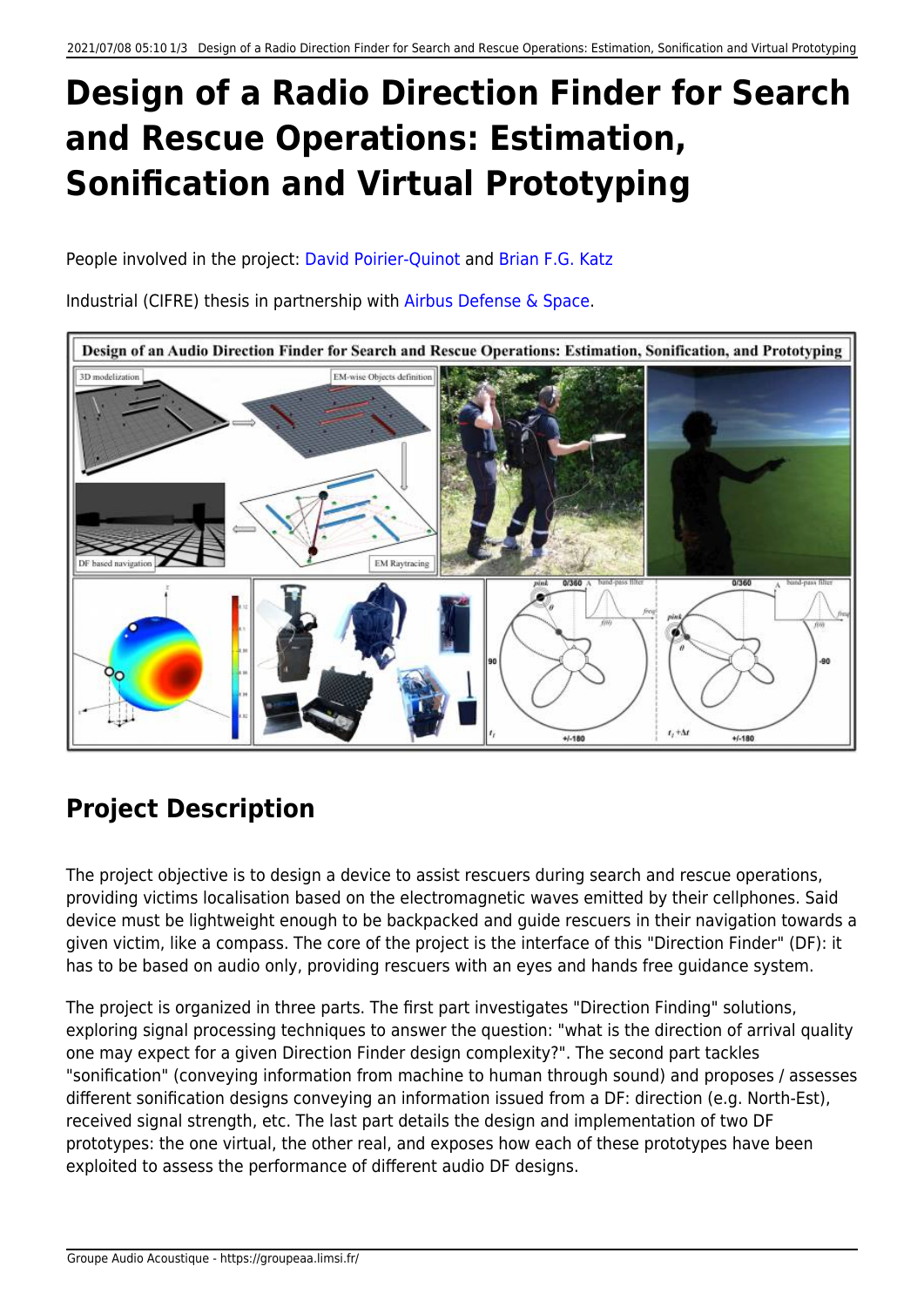## **Demos / Videos**

#### **Virtual Prototype**

Search of a virtual target: virtual architecture and interactions illustration.

Search of a virtual target: virtual environment and sonification illustration.

Search of a virtual target: Raytracing (based on [IlmProp](http://www2.tu-ilmenau.de/nt/en/ilmprop//)) and simulation illustration, prototype v2, Geiger counter metaphor based on summed antennas RSS + binaural panning based on Left/Right antennas RSS.

#### **Physical Prototype**

Search of a physical target: prototype v1, Geiger counter metaphor based on antenna RSS.

Search of a physical target: prototype v2, Geiger counter metaphor based on summed antennas RSS + binaural panning based on Left/Right antennas RSS.

## **Related Publications**

- David Poirier-Quinot. Design of a Radio Direction Finder for Search and Rescue Operations: Estimation, Sonification, and Virtual Prototyping. Human-Computer Interaction [cs.HC]. UPMC, 2015. [URL](https://hal.archives-ouvertes.fr/tel-01182898v1)
- D. Poirier-Quinot, G. Parseihian, and B. F.G. Katz, "Comparative study on the effect of Parameter Mapping Sonification on perceived instabilities, efficiency, and accuracy in real-time interactive exploration of noisy data streams" submitted 07–Aug–2015, Displays.
- D. Poirier-Quinot and B. F.G. Katz, "BlenderVR: Open-Source framework for interactive and immersive VR" accepted for the IEEE VR Conference (poster), March 2015.
- D. Poirier-Quinot and B. F.G. Katz, "CAVE-based virtual prototyping of an audio radiogoniometer: Ecological validity assessment" in the 20th International Conference on Auditory Display (ICAD), (NYC), pp. 1-8, ICAD, June 2014. [URL](http://hdl.handle.net/1853/52064).
- D. Poirier-Quinot, D. Touraine, and B. F.G. Katz, "BlenderCAVE: A multimodal scene graph editor for Virtual Reality" in the 19th International Conference on Auditory Display (ICAD), (Lodz), pp. 223-230, ICAD, Oct 2013. [URL.](http://hdl. handle.net/1853/51672)
- D. Poirier-Quinot, P. Duvaut, L. Girardeau, and B. F.G. Katz, "3D Head-mounted antenna array architecture optimization based on the Fisher Information Matrix" in the International Conference on Ultra Modern Telecommunications (ICUMT), (St. Petersburg), pp. 135-142, Oct. 2012 [URL](http://dx.doi.org/10.1109/ICUMT.2012.6459653)
- D. Poirier-Quinot, F. Cibaud, L. Girardeau, and B. F. Katz,"Procédé d'aide à la localisation d'une personne en détresse grâce à son telephone portable" (patent). FR 14/59915 (submitted 14 oct-2014).